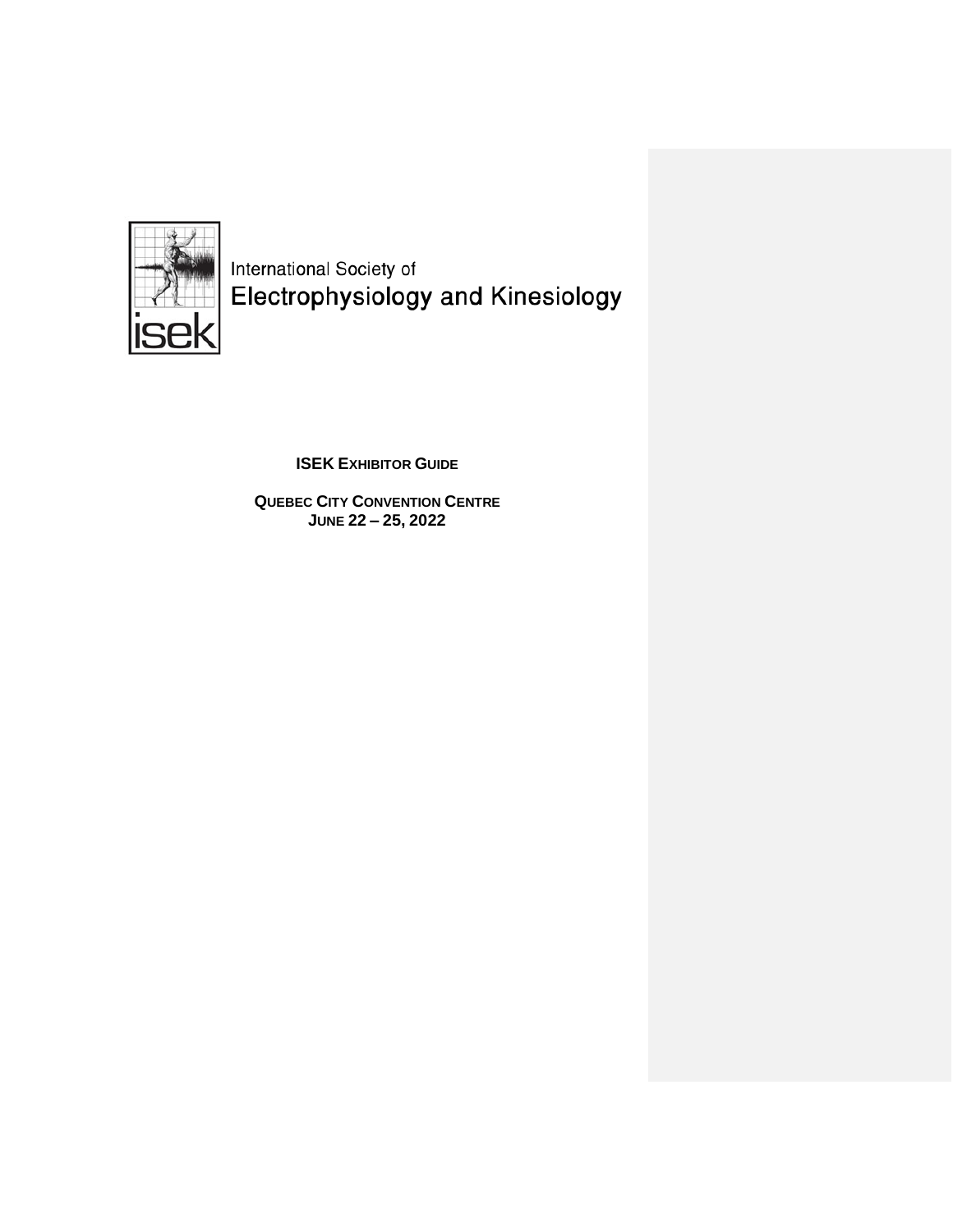# **HEALTH AND SAFETY MEASURES FOR EXHIBITIONS**

# **QUÉBEC CITY CONVENTION CENTRE**

# **The safety of our clients and staff is our top priority!**

In order to respect the Government of Québec directives, exhibitors must respect the following health and safety measures:

**Commented [NL1]:** No longer valid.

• Wash their hands at the handwashing stations set up throughout the Centre (strongly recommended).

•

• Disinfect their hands with an alcohol-based gel. Disinfection stations are located throughout the Centre (strongly recommended).

• Avoid all direct contact when greeting someone, such as handshaking. Opt for alternative means when greeting people.

**IMPORTANT**: These health and safety measures also apply to the **exhibit service contractor**, **carrier**, **customs broker**, and/or **any other supplier** that exhibitors will have partnered with for services to install, dismantle, deliver, or pick up exhibit material.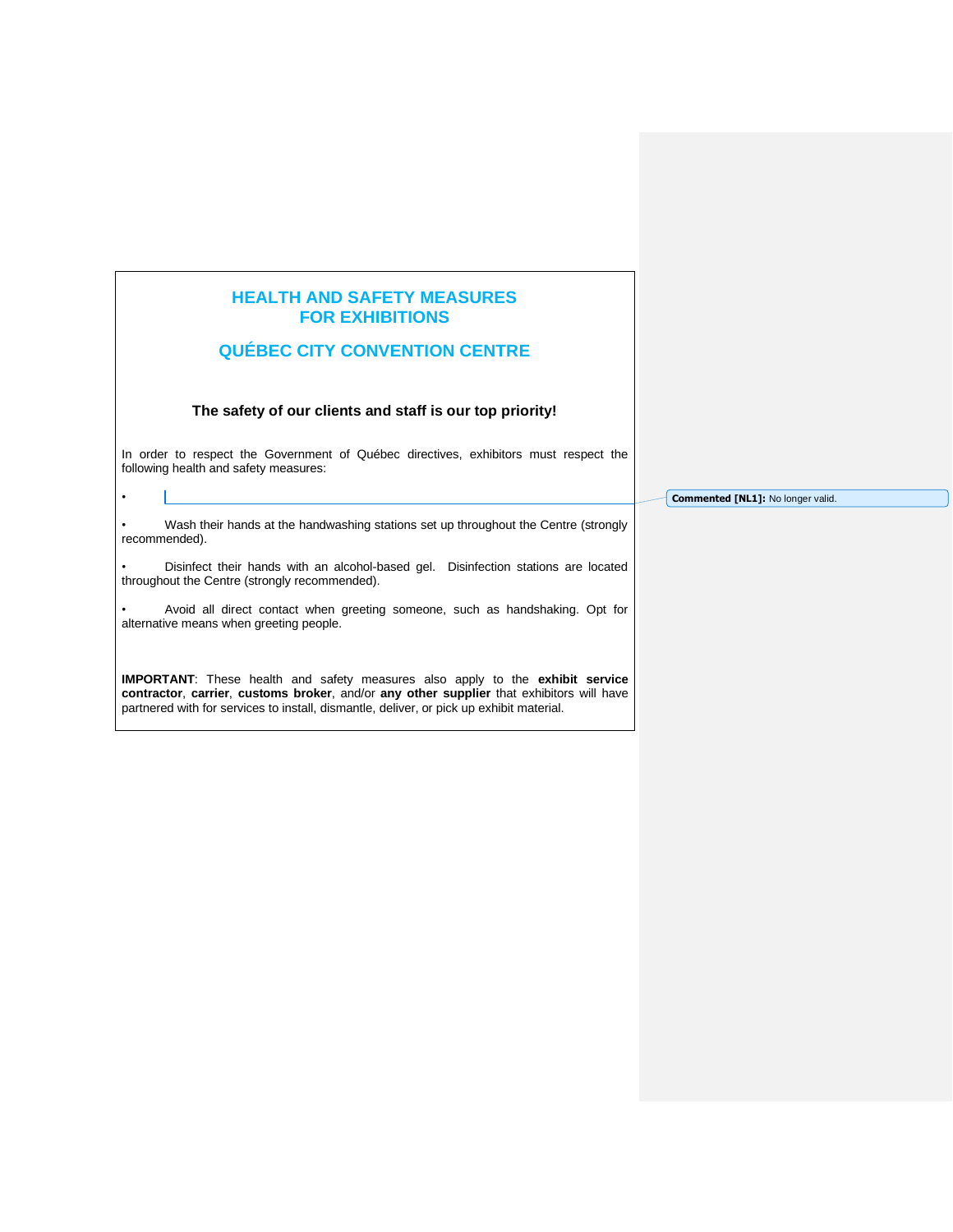

International Society of<br>Electrophysiology and Kinesiology

# **CONTENTS**

| LABEL FOR SHIPPING EXHIBIT MATERIAL TO OFFICIAL CARRIER ADVANCE WAREHOUSE  14 |
|-------------------------------------------------------------------------------|

AIDE-MÉMOIRE POUR LA PRÉPARATION DU MANUEL DE L'EXPOSANT<br>Centre des congrès de Québec - February 2022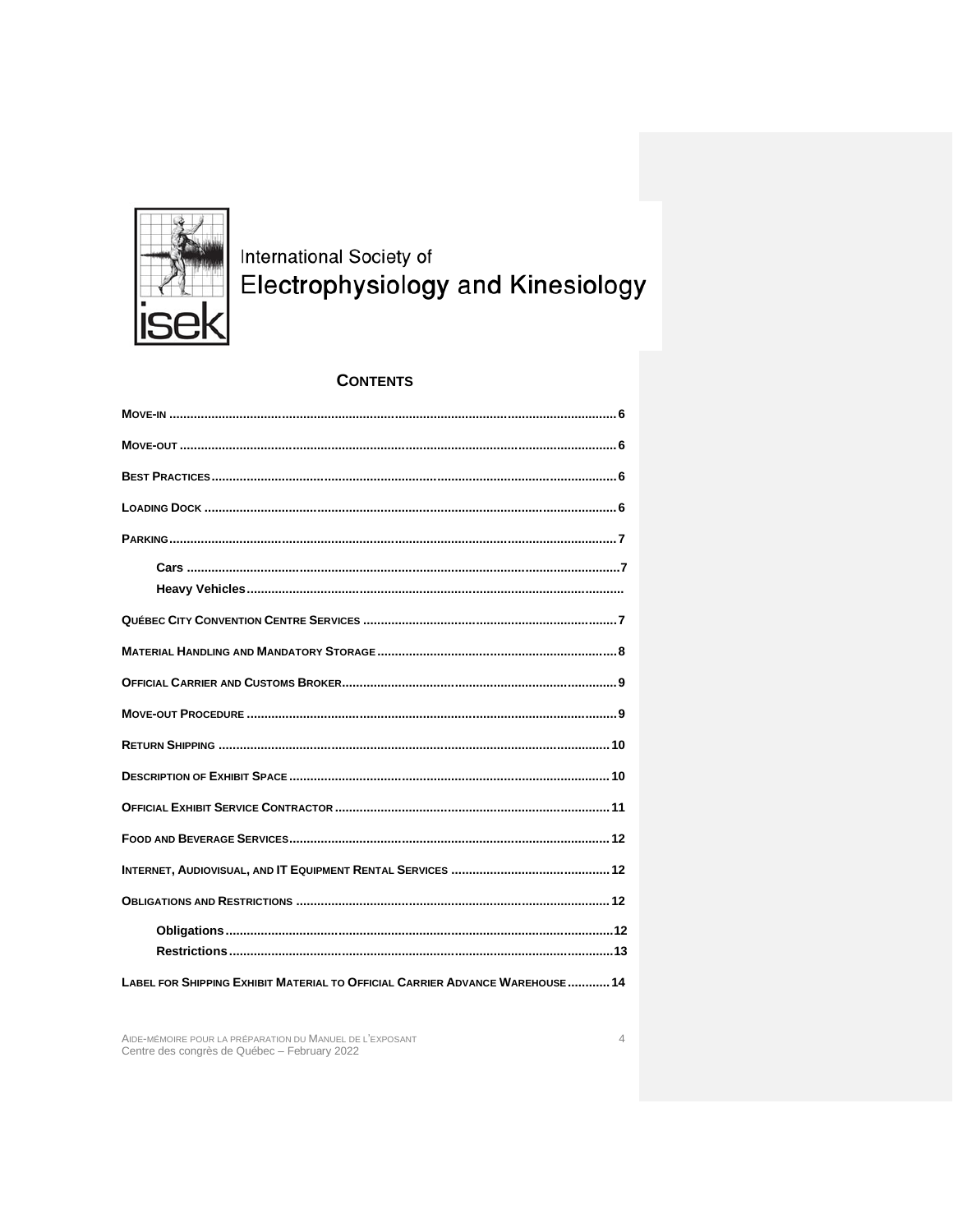

International Society of<br>Electrophysiology and Kinesiology

**LABEL FOR SHIPPING EXHIBIT MATERIAL D[IRECTLY TO THE](#page-13-0) QUÉBEC CITY CONVENTION CENTRE 15**

AIDE-MÉMOIRE POUR LA PRÉPARATION DU MANUEL DE L'EXPOSANT 5 Centre des congrès de Québec – February 2022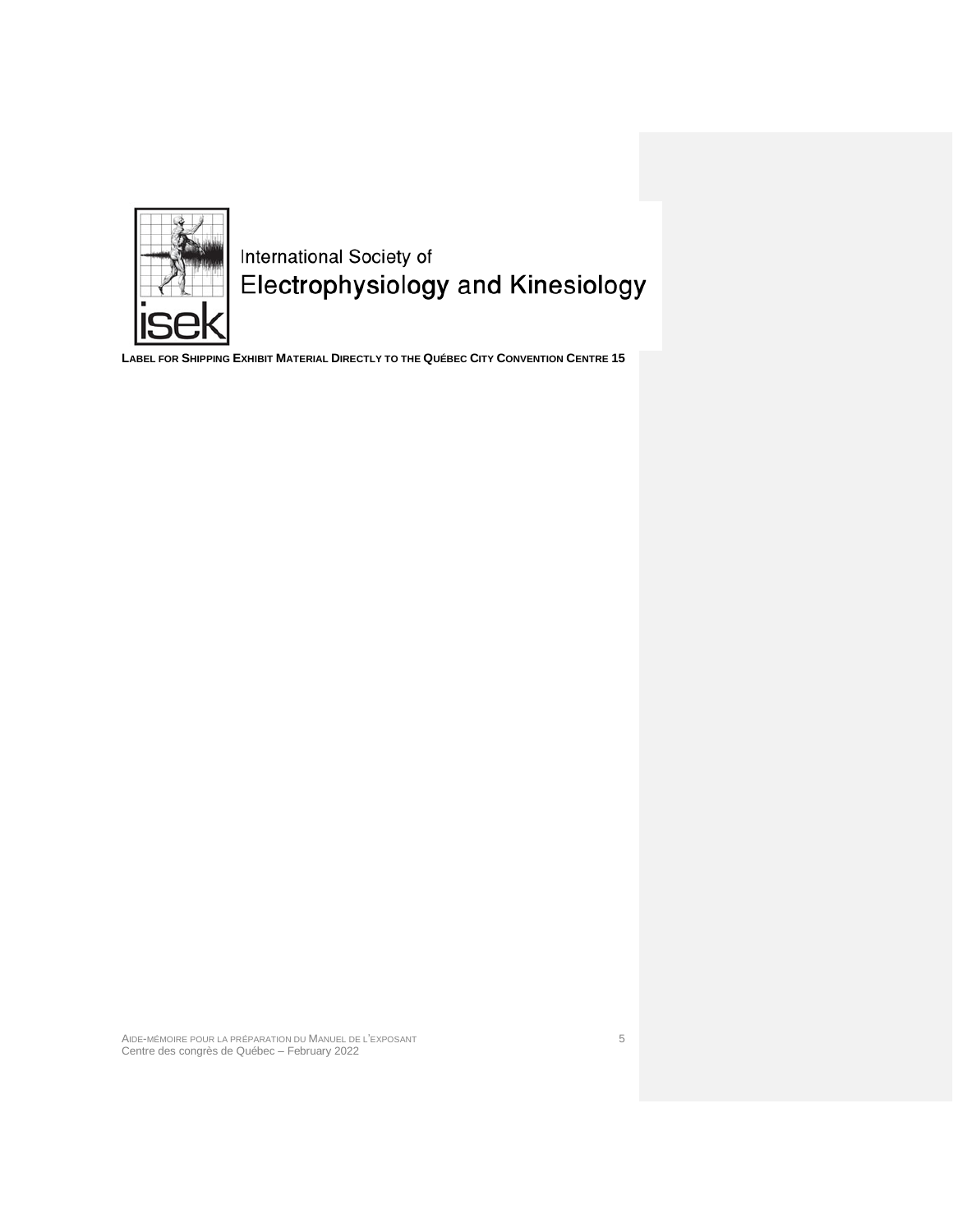# **Exhibitor Guide**

*Official exhibition name ISEK Congress*

*Room number: 200B*

#### *Official dates and times:*

| Dav      | ∩ate    | Time |      |    |  |
|----------|---------|------|------|----|--|
| ⊺hursdav | June 23 | rom  | 8:00 | tΩ |  |
|          | June 24 | †r∩m | 8:30 | tΟ |  |
|          | June 25 | rom  | 8.30 | tΟ |  |

## <span id="page-4-0"></span>**MOVE-IN**

| Dav               | ำate               | ™e⊓                             |      |    |      |
|-------------------|--------------------|---------------------------------|------|----|------|
| ----------------- | une 22<br><br><br> | vu<br>---------------------<br> | 3:00 | to | ′:00 |

# <span id="page-4-1"></span>**MOVE-OUT**

| าวง<br>----------------- | <b>Pate</b><br>--------------<br>------------<br>------------<br> | ™e<br>.<br><br> |      |    |  |
|--------------------------|-------------------------------------------------------------------|-----------------|------|----|--|
|                          | June 25                                                           | from            | 3:00 | to |  |

For the benefit of attendees, exhibitors may not dismantle or clear out their exhibit booths before the official end of the exhibition.

## <span id="page-4-2"></span>**BEST PRACTICES**

The Québec City Convention Centre is committed to your success as an exhibitor. Check out the **[Best Practices](https://www.convention.qc.ca/en/exhibitors/best-practices/)** on the Convention Centre website.

## <span id="page-4-3"></span>**LOADING DOCK**

ISEK Congress will be using Level 1 Loading dock.

[Click here](https://www.google.ca/maps/place/875+Rue+Saint-Joachim,+Qu%C3%A9bec,+QC+G1R+1X1/@46.8108048,-71.2185663,17z/data=!3m1!4b1!4m5!3m4!1s0x4cb896762876b14f:0x8afd6383f0968a12!8m2!3d46.8107577!4d-71.2166678?hl=fr) for a map and pictures of the exact location.

Trucks and semi-trailers cannot exceed **48 feet** (14.63 m) **in length** and **13 feet** (3.96 m) **in height**.

The door to Room 200ABC is **7 feet 10 inches** (2.38 m) **wide** x **10 feet** (3.04 m) **high**. Exhibitors are responsible for making pre-arrangements for the handling of all items beyond door size capacity.

EXHIBITOR GUIDE [NAME OF EVENT] **6** Québec City Convention Centre, [Date]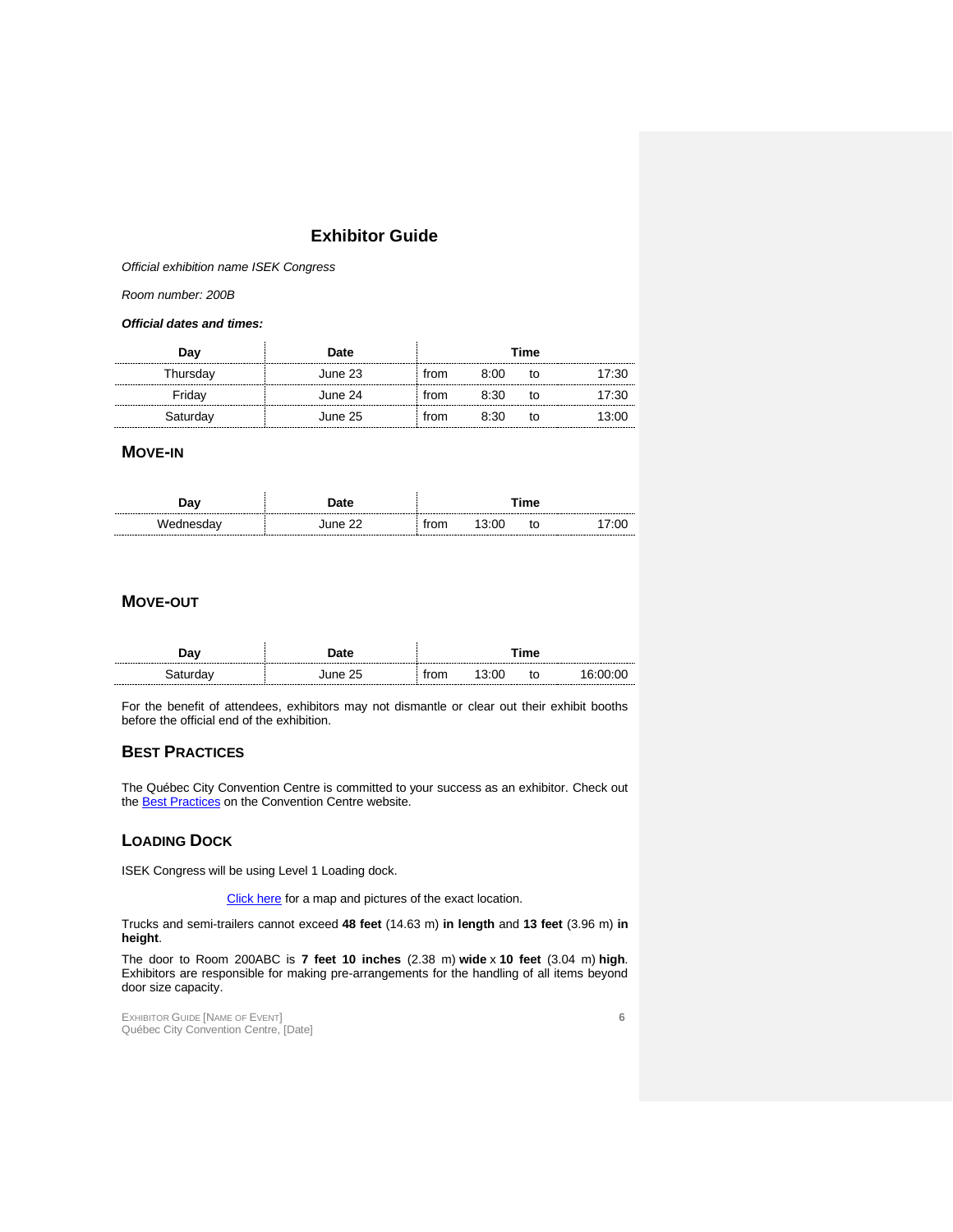#### **NOTE:**

- All freight can be send in advance to the exclusive Show Services Supplier, [GES,](https://ordering.ges.com/CA-00060928) for priority delivery to the Québec City Convention. **A preshow storage fee may apply** for exhibit material delivered directly to the Convention Centre (direct shipping) before the above-mentioned date.
- Please have all material delivered or picked up exclusively at the loading dock. Do not use Centre entrances.
- Parking in the loading dock area is not tolerated during the unloading and loading process.

Parked vehicles could be towed away at the owner's expense.

#### **Access to Heavy Vehicles and Industrial Equipment for Exhibit Demonstrations**

## <span id="page-5-0"></span>**PARKING**

### <span id="page-5-1"></span>**Cars**

The Convention Centre is located near several underground parkades: Place Québec (off



Saint-Joachim street), Complex Marie-Guyart, Place Haute-Ville under the Delta Hotel, and Stationnement D'Youville (off Place D'Youville). All parking areas are connected to the Convention Centre by indoor walkways and are open 24 hours, 7 days a week.

During weekdays (office hours) due to traffic and possible road work, we strongly recommend the use of sustainable transportation such as carpooling, public transit or Parc-O-Bus (park & ride) to reach the Convention Centre. For more information, see the Convention Centre [website.](https://www.convention.qc.ca/en/practical-information/)

No parking is allowed at any time on Promenade Desjardins, which is a private driveway shared by the Convention Centre and the Hilton Québec hotel.

# <span id="page-5-2"></span>**QUÉBEC CITY CONVENTION CENTRE SERVICES**

EXHIBITOR GUIDE ISEK 2022 **7** Québec City Convention Centre, June 22 – 25, 2022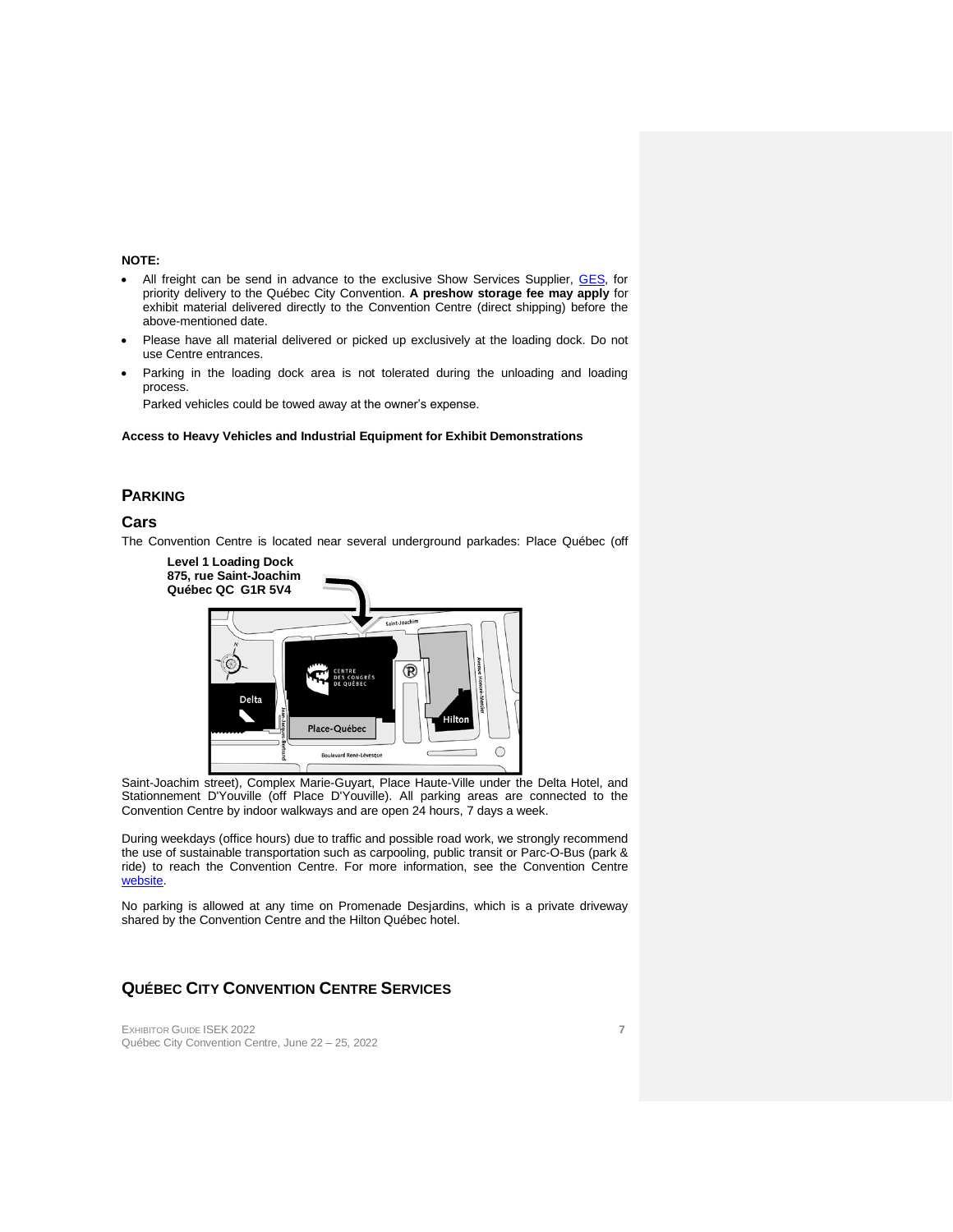To order booth services the exhibitor must:

- 1. Go to the **Order Forms** page of the Convention Centre website.
- 2. Select the event.
- 3. Follow the steps. You can do everything online!
- The Centre **offers a 20% discount** to exhibitors who order their services by the deadline, which is **Friday June 17, 2022 by 16:00**.
- A mobile service booth is available onsite for last-minute requests. At this point, **regular prices** will apply and some services may not be available.

#### **Services provided by the Québec City Convention Centre**

All exclusive except booth cleaning:

• Hanging

• Booth cleaning

**Electricity** 

Also available only upon request: electricity other than 120 V 15 A, temporary staffing, plumbing, security, telephony, and related services.

For more information, please contact:

Exhibitor Services 418 649-7711, Ext. 4066 or 1 888 679-4000 [services@convention.qc.ca](mailto:services@convention.qc.ca)

### <span id="page-6-0"></span>**MATERIAL HANDLING AND MANDATORY STORAGE**

**NOTE:** Exhibitors who ship material to the Québec City Convention Centre agree that their material be managed by GES without further notice and that a **handling fee will be charged, and payable onsite**.

All shipping and material handling should be ordered through [GES,](https://ordering.ges.com/CA-00060928) our exclusive show services supplier.

Exhibitors arriving with their material at the loading dock in their own vehicles may handle their material personally using the four-wheel dollies provided by the Convention Centre (open dock).

"Material handling" refers to the following:

- 1. Unloading material at a loading dock upon delivery
- 2. Moving material from the loading dock to the booth
- 3. Moving empty shipping containers from the booth to the storage area
- 4. Moving empty shipping containers from the storage area back to the booth
- 5. Moving material from the booth to the loading dock
- 6. Loading material at the loading dock upon pickup

EXHIBITOR GUIDE ISEK 2022 **8** Québec City Convention Centre, June 22 – 25, 2022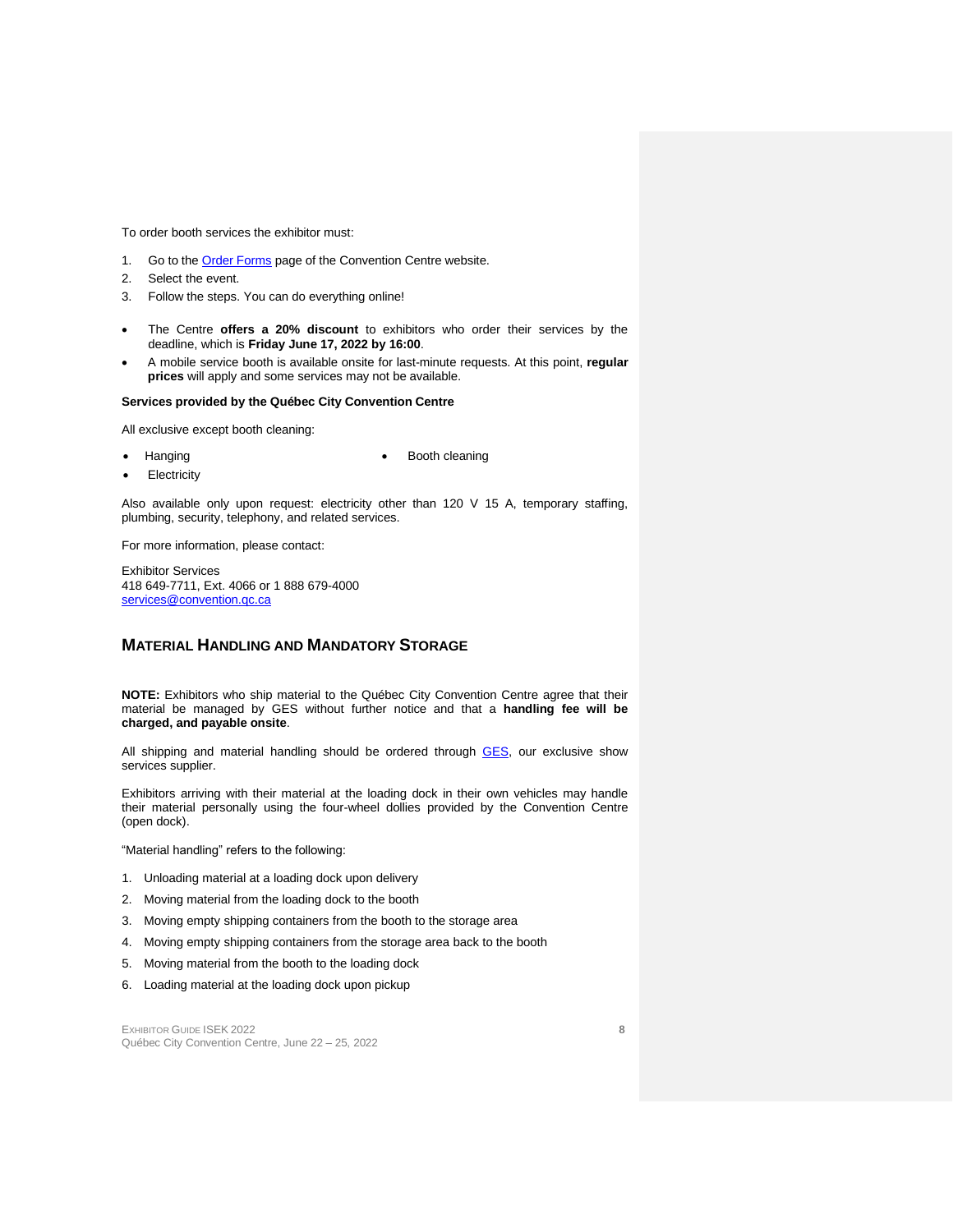#### **Important:**

- **A material handling fee applies** for moving **empty** containers from booth to the storage area and for their return at the end of the exhibition, **even for exhibitors who deliver and pick up their own material.**
- Storage of empty containers during the event is mandatory. All exhibitors are required to fill out a GES material handling form, available on the GES website or at the GES mobile service booth during the move-in period.
- The service includes free labels for identifying empty containers and available at the GES mobile service booth. Please write the booth number in large print.
- For safety reasons, exhibitors may not store their empty containers themselves.
- Municipal fire safety regulations also prohibit storage of empty cardboard boxes or packing crates in or behind booths.
- Exhibitors who prefer not to pay for the storage of their empty containers at the Convention Centre are responsible for removing and storing them off site and bringing them back during teardown.
- The Québec City Convention Centre has exclusive handling rights at all loading docks and in all exhibit halls. Forklifts and electric or manual pallet trucks cannot be brought in from outside the Convention Centre. For all onsite handling enquiries, see the dock master or contact the Exhibitor Services Manager.

## <span id="page-7-0"></span>**OFFICIAL CARRIER AND CUSTOMS BROKER**

#### **OFFICIAL CARRIER AND CUSTOMS BROKER**

| <b>ConsultExpo</b>         |  |
|----------------------------|--|
| (Customs, Shipping, Taxes) |  |

**John Santini**

Telephone: 514 482-8886, Ext. 1 [johns@consultexpoinc.com](mailto:dianel@consultexpoinc.com)

#### **NOTE:**

- Any material not removed by the exhibitor's carrier by the move-out deadline will become forced freight and removed without notice by the official event carrier (GES and ConsultExpo*) at the exhibitor's expense*.
- Exhibitors who use courier services (e.g., FedEx, UPS, Purolator) must pay all customs fees and taxes in advance. The Québec City Convention Centre does not accept COD shipments. Courier services occasionally fail to specify that an item is being sent COD, in which case the Convention Centre may be billed some 30 to 90 days after the event has ended. If that happens, **the exhibitor will be re-invoiced** by the Centre with additional administration fees.
- Whether or not exhibitors use the event official carrier and customs broker, it is important that they give their carrier clear instructions about who is responsible for clearing material through customs when they arrive in Canada. Missing or incorrect information may lead to delays for which the Convention Centre has no control over.

## <span id="page-7-1"></span>**MOVE-OUT PROCEDURE**

Exhibitors handling their own teardown and using their own vehicles should:

1. Wait for Centre staff to bring their empty containers to the booth. This will begin after the exhibition service contractor removes the aisle carpeting.

EXHIBITOR GUIDE ISEK 2022 **9** Québec City Convention Centre, June 22 – 25, 2022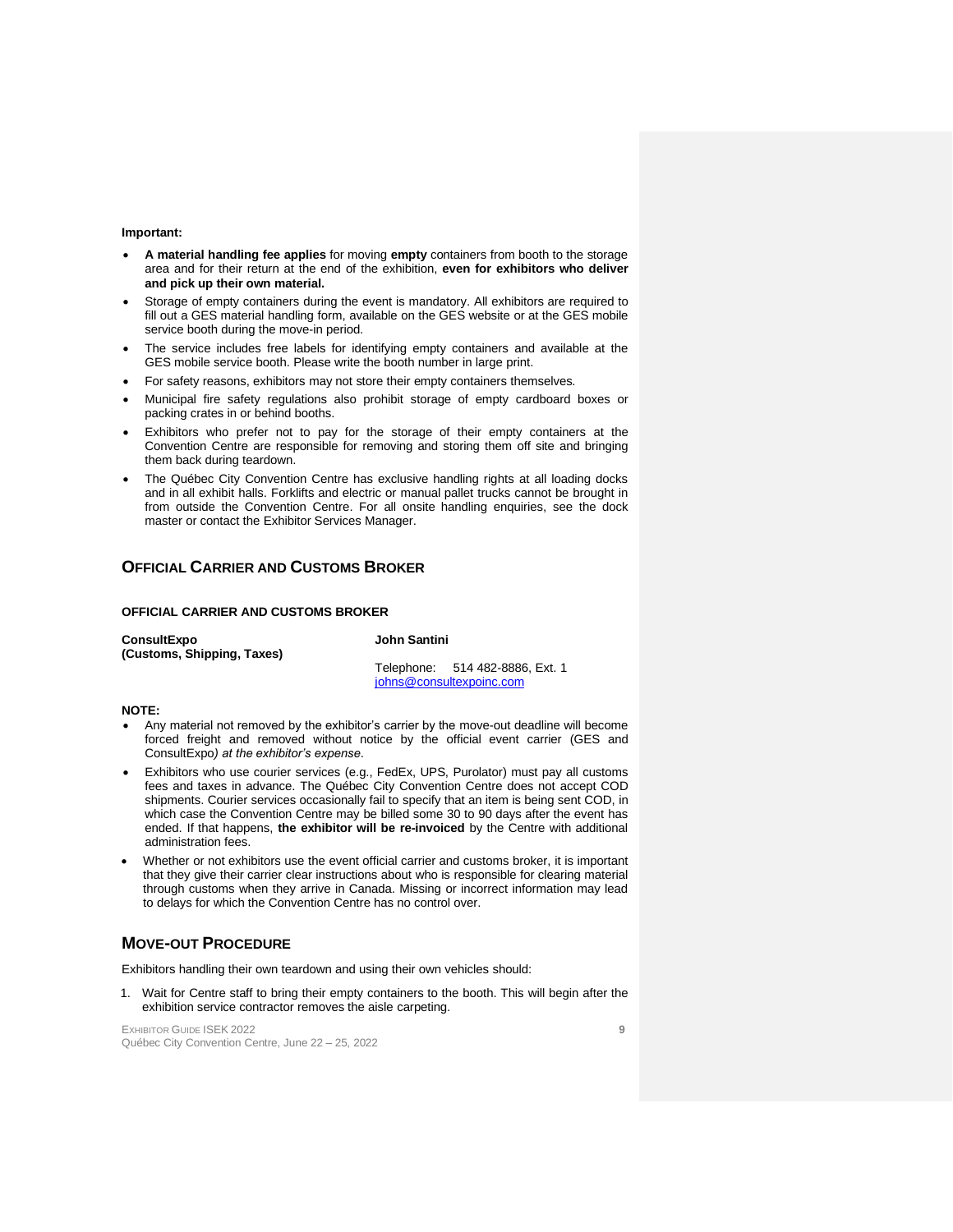- 2. Pack their material.
- 3. Move all their material in one load to the loading dock using a four-wheel dolly or request assistance from a Convention Centre handler or forklift operator to proceed with the move-out.
- 4. Notify the dock master that all their material is at the dock and ready for loading. The dock master will provide them with a ticket.
- 5. Leave their material at the dock while they get their vehicle.
- 6. Line up at the entrance to the loading dock and give their ticket to the dock traffic attendant, who will assign them to a loading door as soon as one becomes available.
- 7. Park their vehicle in position and load their material as quickly as possible.

#### <span id="page-8-0"></span>**RETURN SHIPPING**

Material will not be returned automatically. The process definitely benefits from some advance planning.

Exhibitors who choose not to use the official carrier to return their material have the following responsibilities:

- 1. Call their carrier in advance to have their material picked up on move-out day, **before the move-out deadline**.
- 2. Attach a copy of their electronic bill of lading on all packages or complete a regular bill of lading by hand in three copies, making sure to include their account number. Note: The Convention Centre does not provide bills of lading for any carrier. See the official carrier and customs broker onsite if necessary.
- 3. Number all packages (e.g., 1 of 2, 2 of 2) and specify their shipping address, their cell phone number, and their booth number.
- 4. Notify the dock master when the shipment is ready to be picked up by their carrier. Provide the dock master with a copy of their duly completed bill of lading.

#### **Please note:**

- Convention Centre staff are not authorized to call carriers on exhibitors' behalf.
- Shipments leaving Canada require a commercial invoice in three copies, produced by the exhibitor and attached to the bill of lading. Carriers will not pick up packages without these completed forms.

### <span id="page-8-1"></span>**DESCRIPTION OF EXHIBIT SPACE**

Each booth (8ft x 10ft) includes:

- Back and side walls
- 1 x 6ft table
- 2 x chairs
- 1 x garbage can
- Complimentary wireless internet to be used for light internet (emails, web lookups). Please note it is not strong enough to stream videos or heavy social media usage.

#### Each booth (8ft x 10ft) does not include:

EXHIBITOR GUIDE ISEK 2022 **10** Québec City Convention Centre, June 22 – 25, 2022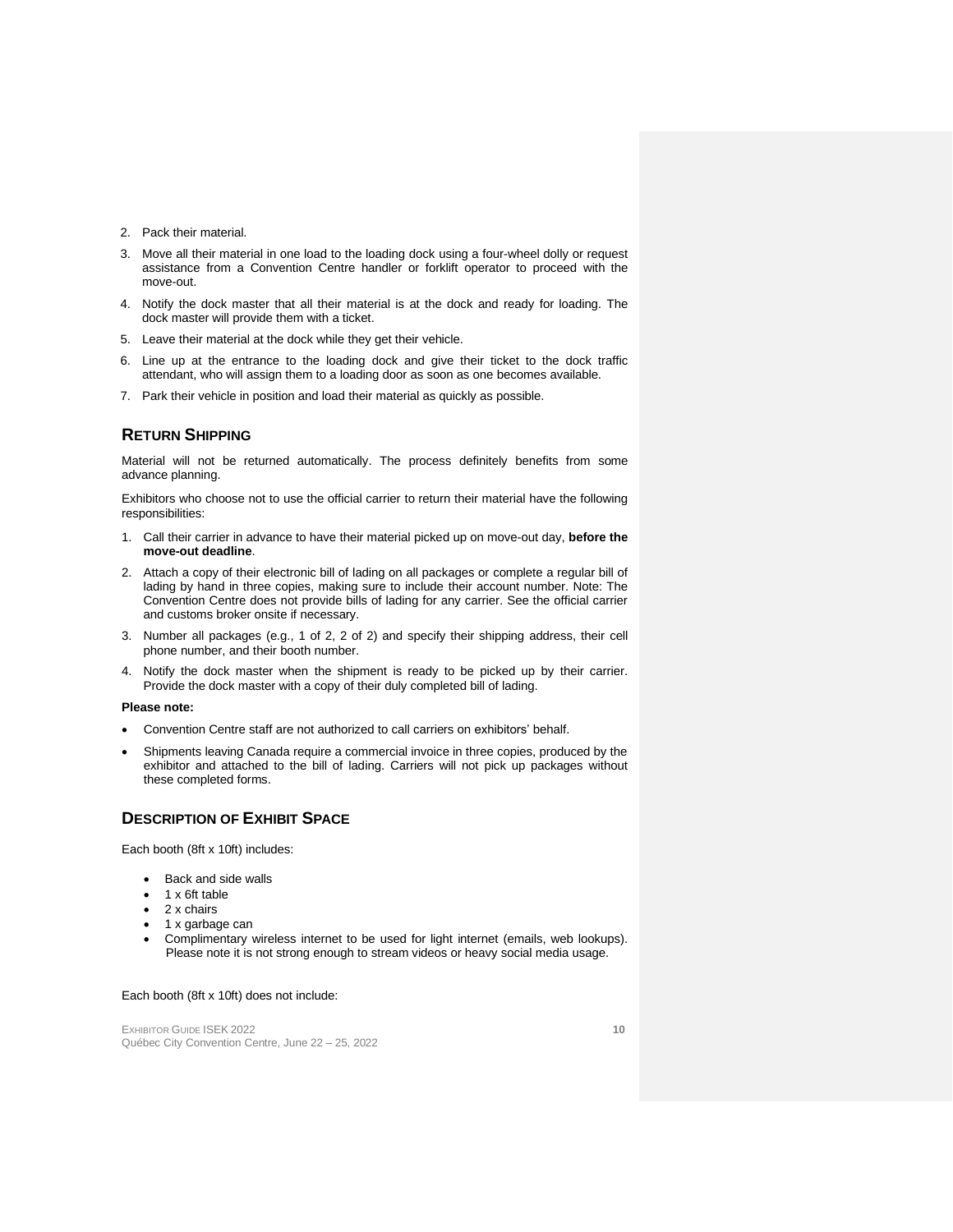- Wired internet
- Power
- Hanging and rigging
- Booth cleaning
- Material handling and onsite empties storage (supplied by GES)

# <span id="page-9-0"></span>**OFFICIAL EXHIBIT SERVICE CONTRACTOR**

**GES Canada Customer Service** Telephone: 418 877-2727  $\overline{D}$ [www.ges.com/ca](http://www.ges.com/ca) serviceinfo@ges.com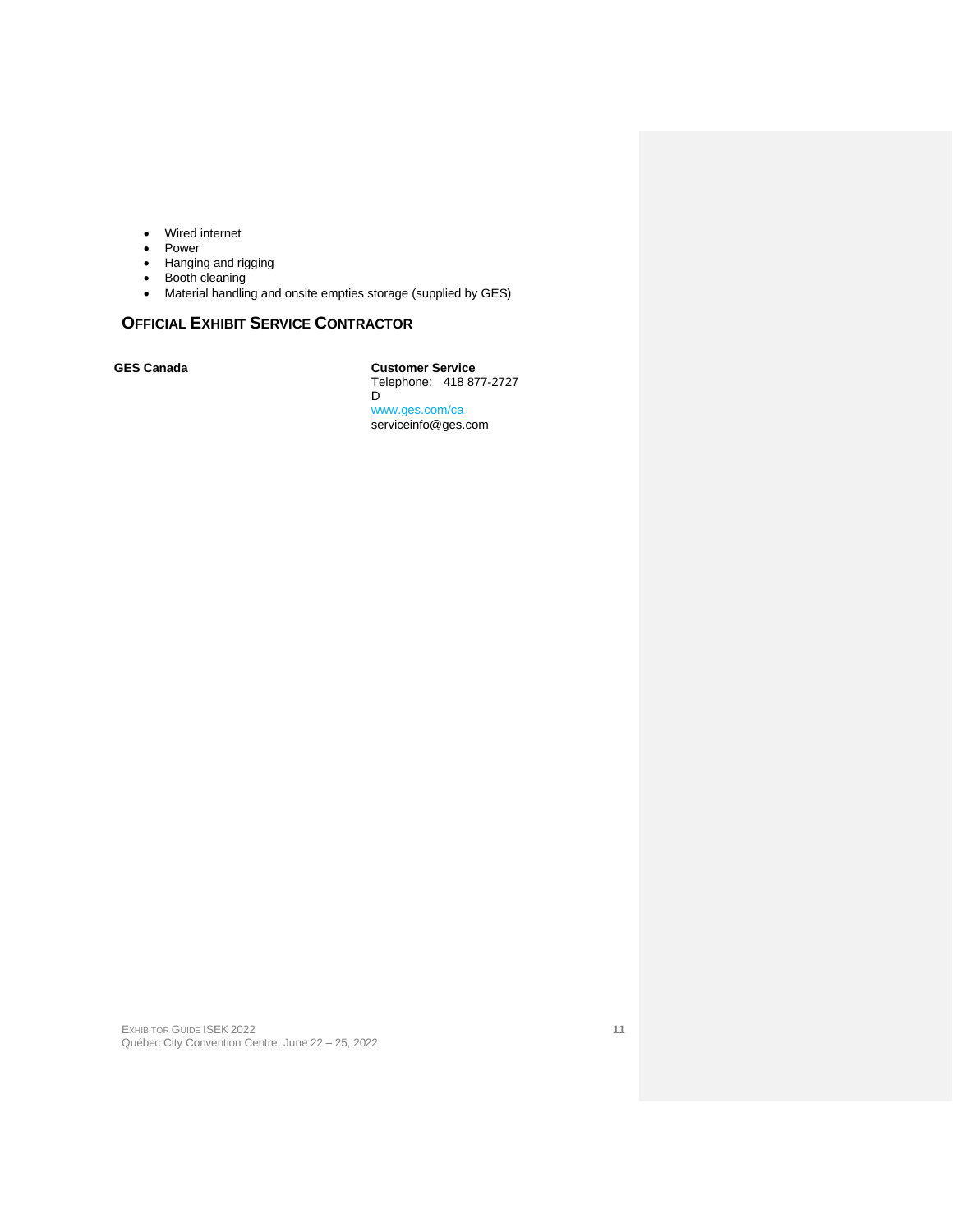#### <span id="page-10-0"></span>• **FOOD AND BEVERAGE SERVICES**

Capital HRS inc. has *exclusivity* rights for provisioning food and beverages inside the Québec City Convention Centre walls.

All outside alcoholic beverages including those for personal use are forbidden by virtue of the most current and valid liquor permit issued by government instances.

All sales or distribution of food samples at a booth require advance authorization from Capital HRS inc. prior to the event.

**Capital HRS Vincent Carreau**

Telephone: 418 649-7711, Ext. 4618 [vcarreau@convention.qc.ca](mailto:vcarreau@convention.qc.ca)

# <span id="page-10-1"></span>**INTERNET, AUDIOVISUAL, AND IT EQUIPMENT RENTAL SERVICES**

Encore is the Québec City Convention Centre's :

- •*Exclusive* Internet service supplier
- *Official* audiovisual services and IT equipment rental supplier

Note: Free wireless Internet service is available throughout the Centre.<br> **Event Technology / Audio Encore Event Technology / Audio Visual** *[exhibitors-QCCC-ca@encoreglobal.com](mailto:exhibitors-QCCC-ca@encoreglobal.com)*

## <span id="page-10-2"></span>**OBLIGATIONS AND RESTRICTIONS**

The following obligations and restrictions apply to exhibitors and exhibit contractor staff, from setup to teardown.

## <span id="page-10-3"></span>**Obligations**

| Insurance                            | Exhibitors must have their own liability insurance. The Québec City<br>Convention Centre and its representatives are not liable for any bodily harm<br>or material damage to products, booths, equipment, or decorations due to<br>fire, water, or theft, in the rental space or while transiting inside the building,<br>whatever the cause. |
|--------------------------------------|-----------------------------------------------------------------------------------------------------------------------------------------------------------------------------------------------------------------------------------------------------------------------------------------------------------------------------------------------|
| Recycling and<br>Waste<br>Management | Exhibitors are required to make use of the abundance of equipment<br>provided on site to facilitate the recycling of paper, cardboard, glass,<br>plastics for the duration of the event including set-up and tear down.<br>Additional waste management methods could be provided beyond the<br>aforementioned listed.                         |
|                                      | Waste and recycling bins are to be placed in the aisle in front of booth every<br>night after the exhibition closes. These will be emptied by Convention<br>Centre staff at no charge. All bins left inside booths will not be emptied.                                                                                                       |

EXHIBITOR GUIDE ISEK 2022 **12** Québec City Convention Centre, June 22 – 25, 2022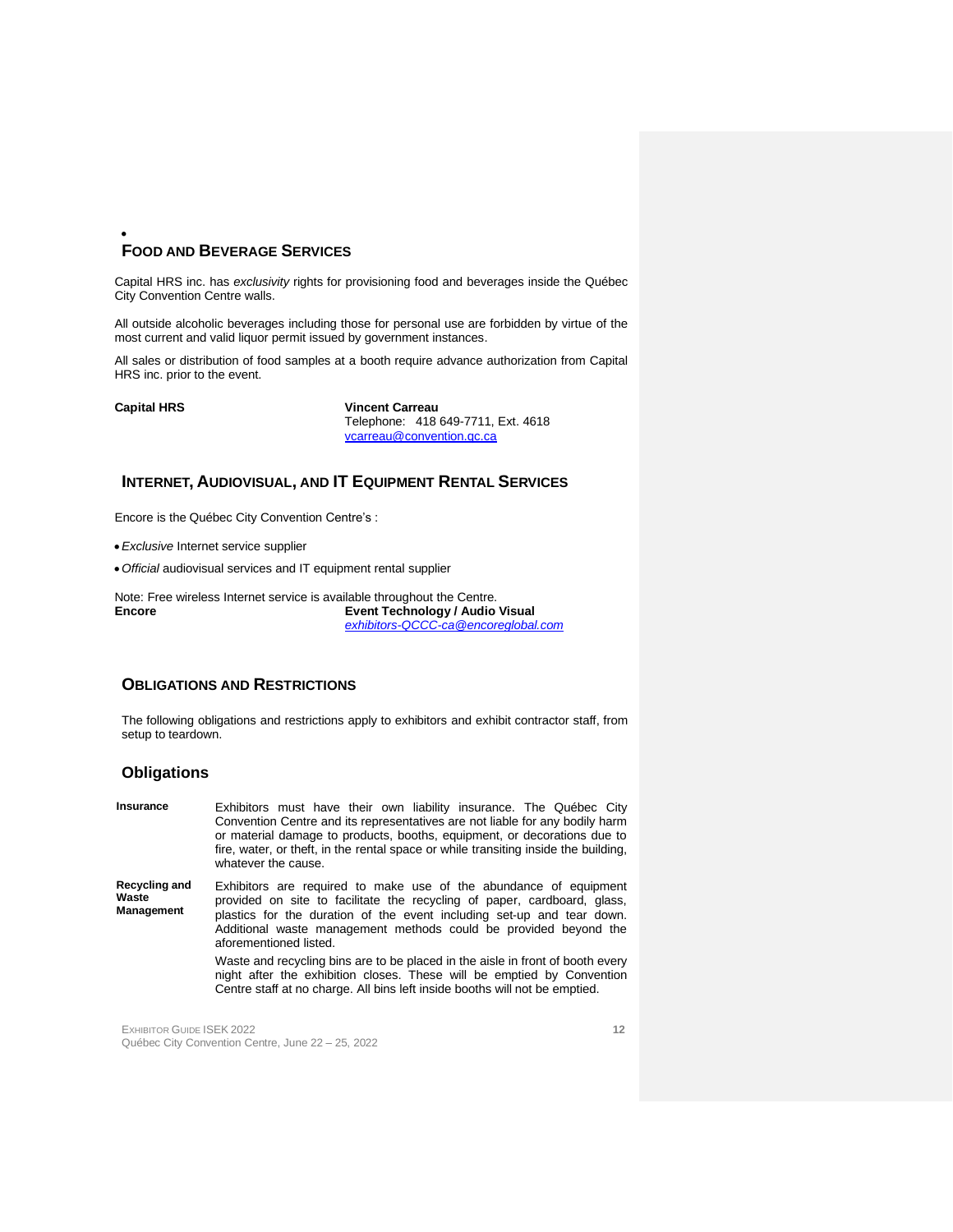## <span id="page-11-0"></span>**Restrictions**

| <b>Common Areas</b>                                   | At no time may exhibitors obstruct hallways, elevators, escalators,<br>entrances, exhibit halls, video monitors, emergency exits, or other rooms.                                                                                                                                                                              |
|-------------------------------------------------------|--------------------------------------------------------------------------------------------------------------------------------------------------------------------------------------------------------------------------------------------------------------------------------------------------------------------------------|
| Pets and Other<br>Animals                             | The presence of animals must be approved by the Convention Centre prior<br>and before being allowed in the building. Only service dogs are welcome<br>and unrestricted.                                                                                                                                                        |
| Cooking<br>Appliances                                 | Exhibitors are required to conform to the Convention Centre's fire safety<br>regulations. Please consult the Security Measures and Fire Prevention<br>available on the Convention Centre website.                                                                                                                              |
| <b>Stickers</b>                                       | All use of self adhesive materials must receive prior approval by the<br><b>Convention Centre.</b>                                                                                                                                                                                                                             |
| <b>Balloons and</b><br>Confetti                       | Use of helium filled balloons must be approved in advance by the Event<br>Coordinator. Exhibitors will be charged recovery fees for all balloons<br>requiring recovery from the ceiling after the exhibition. Confetti and glitter<br>usage is prohibited in the Convention Centre.                                            |
| <b>Use of Alcohol</b><br>during Setup<br>and Teardown | In an effort to reduce the risk of accidents, alcoholic beverages are strictly<br>prohibited during move-in and move-out, unless an exceptional agreement<br>has been contracted with the Convention Centre.                                                                                                                   |
| <b>Children</b>                                       | For safety reasons, children should not be allowed in loading dock area or<br>in the exhibit hall while move-in and move-out are taking place.                                                                                                                                                                                 |
| Fire                                                  | Exhibitors are required to conform to the Convention Centre's fire safety<br>regulations. Please consult the Security Measures and Fire Prevention<br>available on the Convention Centre website.                                                                                                                              |
| Noise<br>Restrictions                                 | All equipment subject to producing noise and/or odors susceptible of<br>disturbing exhibitors or visitors must be silenced. Sound levels may not<br>exceed 70 decibels measured at four feet from the source. The Convention<br>Centre reserves the right to be the only judge in the matter.                                  |
| <b>Adhesive Tape</b>                                  | Only the following adhesive tapes are permitted to be used in the<br>Convention Centre and can be purchased on site :<br>For walls:<br>3M no. 7225 Wall-Mounting Tabs<br>For floors:<br>Echo Tape CL-W6033, VI-N6120, or equivalent<br>Echo Tape DC-W188F Double-Sided Tape<br>For brick walls: 3M no. 7225 Wall-Mounting Tabs |
| Security                                              | The Convention Centre provides round-the-clock building security.<br>However, security will not be responsible for exhibitor property within rented<br>spaces. Exhibitors who wish to hire additional security for their booths will<br>need to see the Exhibitor Services Manager.                                            |
| Smoking and<br>Vaping                                 | The Convention Centre offers the public a smoke-free environment.<br>Quebec's Tobacco Act passed on May 31, 2006 bans without exception, all<br>smoking within the Convention Centre walls including the loading zones.<br>Smoking is also prohibited within 9 metres of any door.                                             |
| <b>Motor vehicles</b>                                 | Exhibitors are required to conform to the Convention Centre's fire safety<br>regulations. Please consult the <b>Security Measures and Fire Prevention</b><br>available on the Convention Centre website.                                                                                                                       |

EXHIBITOR GUIDE ISEK 2022 **13** Québec City Convention Centre, June 22 – 25, 2022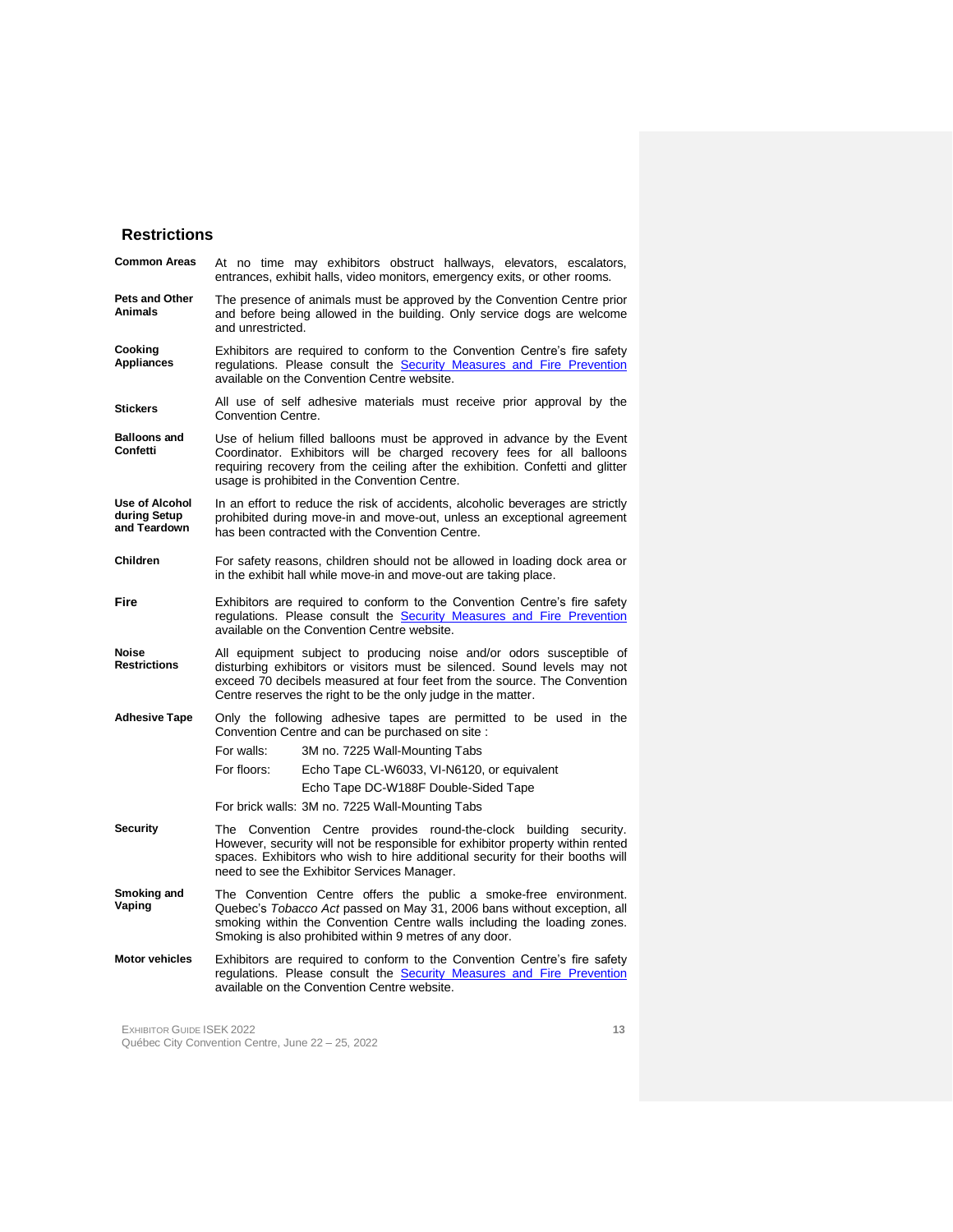# <span id="page-12-0"></span>**LABEL FOR SHIPPING EXHIBIT MATERIAL TO OFFICIAL CARRIER ADVANCE WAREHOUSE**

Please see the **GES Ordering page** for shipping labels and advance shipping information

EXHIBITOR GUIDE [NAME OF EVENT] **14** Québec City Convention Centre, [Date]